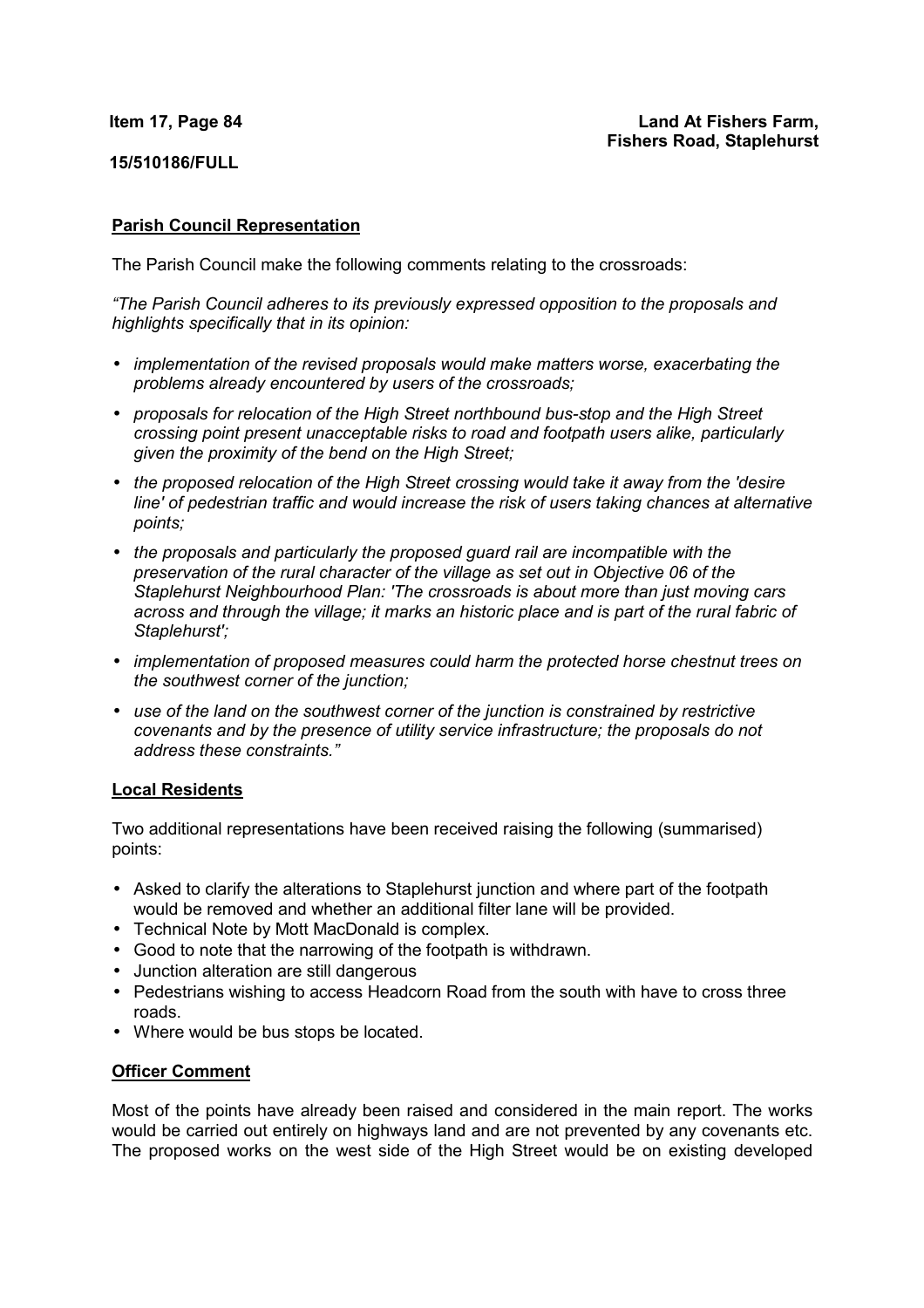highways land, and notwithstanding this, any works could be carried out in a manner to ensure no harm to protected trees is caused.

#### **The following conditions are to be reworded**

## Condition 3

The development shall be carried out in accordance with the boundary treatments as shown on drawing nos. 2580-65C and 2580-66C dated November 2015 and shall be implemented before the first occupation of the building(s) or land to which said boundary treatment is related and, shall be maintained thereafter, unless otherwise agreed in writing by the Local Planning Authority.

Reason: To ensure a satisfactory appearance to the development and to safeguard the enjoyment of their properties by existing and prospective occupiers.

#### Condition 4

No physical boundary treatments, other than those agreed pursuant to condition 3, shall be erected along any part of the western boundary of the site (excluding any temporary structures during construction).

Reason: To ensure appropriate connectivity.

#### Condition 7

The occupation of each phase or sub-phase of the development hereby permitted shall not commence until all planting, seeding and turfing specified in the approved landscape details has been completed for the relevant phase or sub-phase. All such landscaping shall be carried out during the planting season (October to February). Any seeding or turfing which fails to establish or any trees or plants which, within ten years from the first occupation of a property, commencement of use or adoption of land, die or become so seriously damaged or diseased that their long term amenity value has been adversely affected shall be replaced in the next planting season with plants of the same species and size as detailed in the approved landscape scheme unless the local planning authority gives written consent to any variation.

Reason: To ensure a satisfactory landscaped setting for the development.

# Condition 12

The development, including any works of demolition shall be completed in accordance with the Construction Environmental Management Plan (CEMP) by Redrow Homes and the CEMP shall be adhered to throughout the construction period.

Reason: In the interest of highways safety.

## Condition 23

The development hereby permitted shall incorporate PV panels to facilitate a 10% reduction in energy as demonstrated in the Energy Statement by Storma Tech; dated 25.11.2016. Details of the PV panels shall be submitted in pursuance to condition 2 and shall be implemented prior to the first occupation of the building(s) or land and maintained thereafter, unless otherwise agreed in writing by the Local Planning Authority.

Reason: To ensure an energy efficient form of development.

### Condition 25